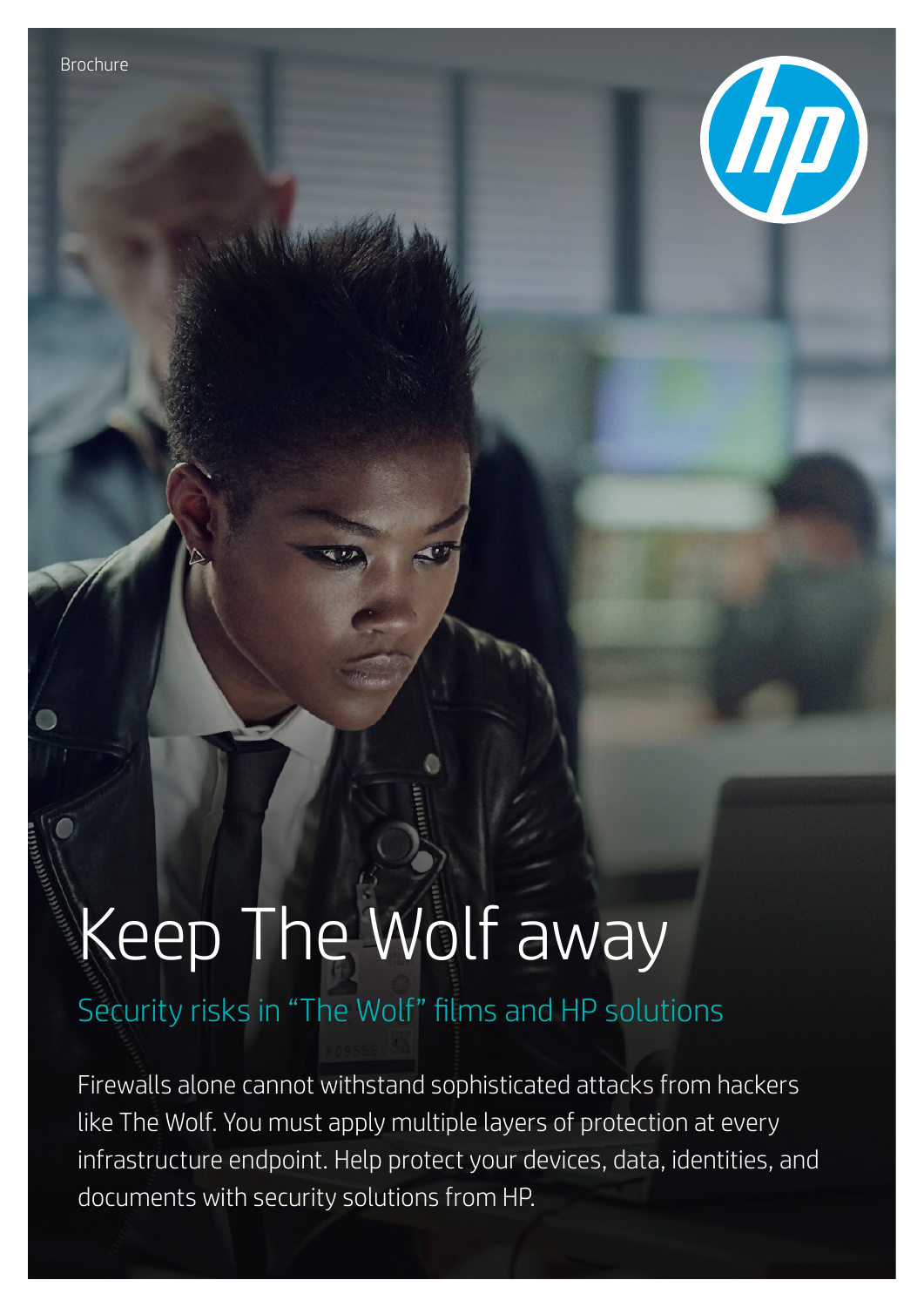# Season 1 The Wolf

The Wolf brings down a global financial institution by exploiting its vulnerable endpoints. He uses a mobile device to access a printer and inject malware to intercept and read data. The Wolf's "phishing" email then tricks a user into sending malicious code hidden within a PDF to a printer.

The malware on the printer breaches the firewall and reaches the BIOS level of the company's PCs, so it can collect data and even reinstate itself after network defences deploy.

The Wolf takes an abandoned print from a printer output tray and sabotages the firm's next stock deal—which devastates stockholder confidence.





## Vulnerabilities

- Printer Wi-Fi or Bluetooth® is open without requiring user authentication
- Printer data files are not encrypted
- Users do not recognise suspicious emails or print files
- Printers and PCs do not have BIOS-level malware protection
- Sensitive documents are exposed in output trays





# Season 2 The Hunt Continues

The Wolf targets patient records stored by one of the medical world's biggest records management companies. He hacks into a PC, then uses a printer's USB port to upload malware behind the firewall to search for connected devices to compromise.

Because the printer resides on an unsegmented network, The Wolf can access servers connected to databases filled with sensitive information. He steals millions of confidential patient records, which are readable because the data is not encrypted.

Both the hospital and the software company are liable and face significant fines and damage to their reputation.

### Vulnerabilities

- Printer USB port does not require authentication
- Data files are not encrypted
- Printers do not have malware protection
- Printers are not monitored for security incidents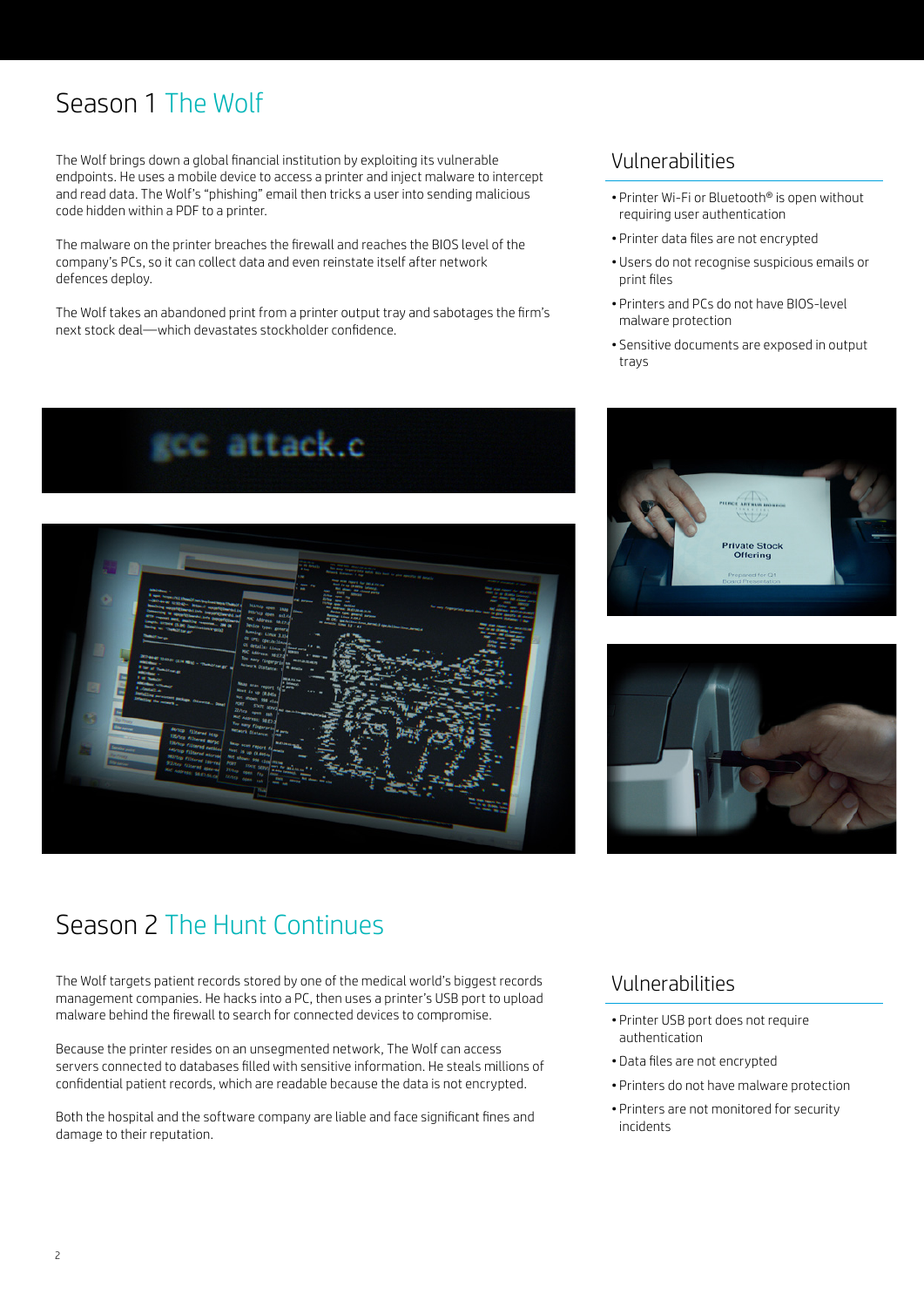# Season 3 True Alpha

The Wolf disrupts operations at one of the world's largest shipping companies and at an international airport.

By emailing an innocent-looking PDF, he gets an office clerk at the shipping company to send a weaponised Postscript file to a printer. Hidden malware spreads throughout the network when the file is sent to the printer, where it remains undiscovered. Soon, The Wolf has access to the CEO's high-profile conference presentation, cranes loading cargo at a port, and the autopilot software of vessels at sea.

Next, The Wolf focuses on a major airport, showing off his ability to control the lights—and potentially multiple critical systems in the airport's network. HP printers helped IT staff investigate and stop the attack.

#### Vulnerabilities

- Printers in temporary locations are added to the network without adequately configuring for security
- PCs do not have web-browsing protections against accidental downloads
- •IoT devices are not monitored and do not include malware detection capabilities
- Printer syslogs are not connected to threatmonitoring tools



# How can you protect against similar attacks?

Protect identity: Improve login security with hardened multi-factor authentication on HP Elite PCs.

Protect the device: Upgrade to HP Elite PCs and HP Enterprise printers and MFPs with malware protection to automatically detect, stop, and recover from attacks. Close unneeded USB ports or control access with user controls. Physically isolate browser tabs with HP Sure Click to prevent web-based malware from spreading.<sup>1</sup>

**Protect the data:** Apply a printer authentication and encryption solution, such as HP Access Control.<sup>2</sup> Require user authentication and encrypt data when using Wi-Fi and Bluetooth printer features. Deploy a mobile authentication and encryption solution, such as PrinterOn Enterprise. Encrypt data at rest and in transit.

Protect the document: Deploy a pull-print solution, such as HP Access Control.<sup>2</sup>

**Improve monitoring and management**: Automatically configure fleet security policies with HP JetAdvantage Security Manager<sup>3</sup> or HP Printer Security Plug-in for Microsoft® SCCM for printers and HP Manageability Integration Kit (MIK)<sup>4</sup> for PCs. Enable syslogs to track security events and connect devices to Security Information and Event Management (SIEM) tools for real-time alerts. Turn to an HP security trained MPS provider for configuring and maintaining printers for security.